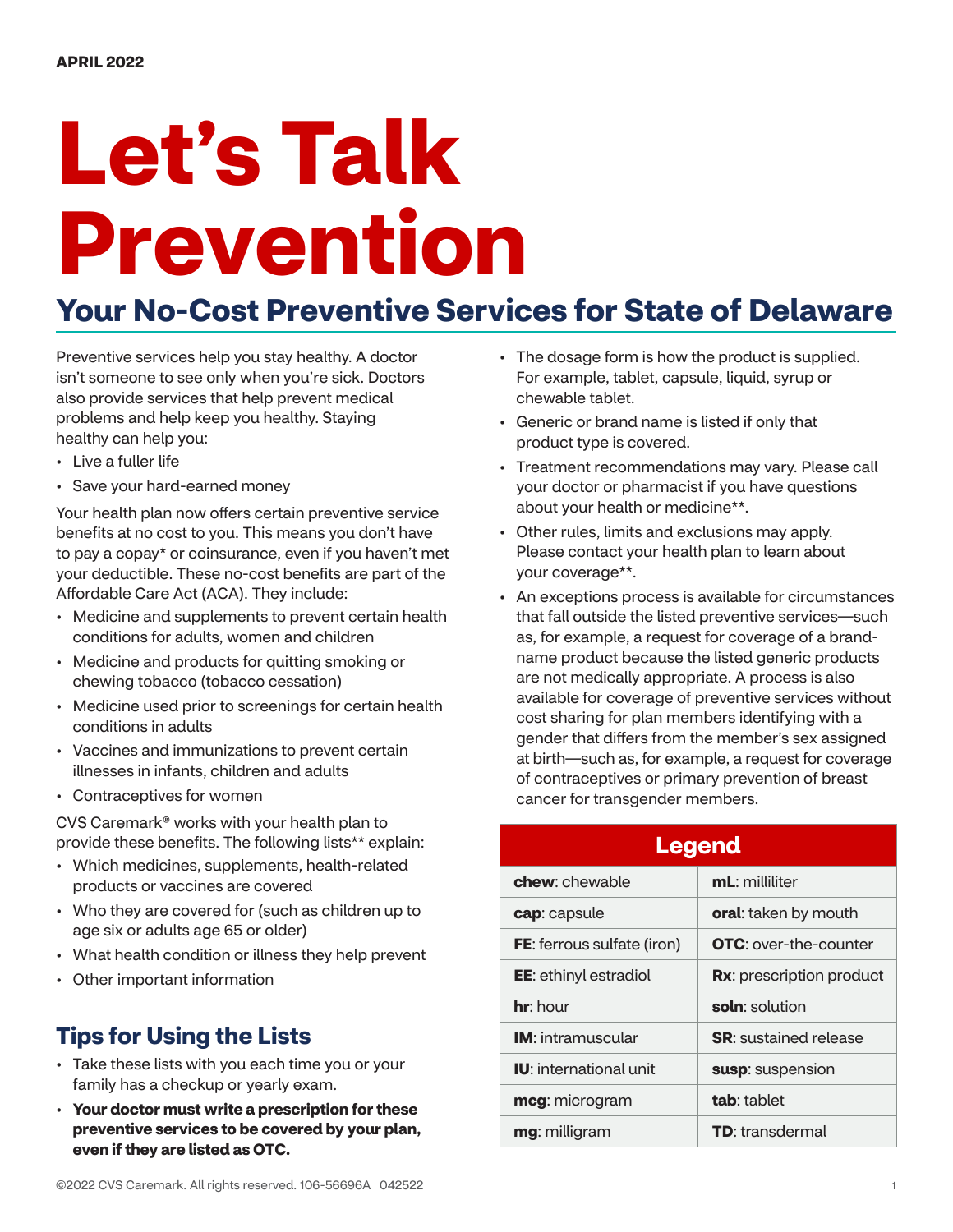## **Preventive Services\*\***

**Aspirin** to help prevent serious heart and blood vessel problems (cardiovascular disease) and colorectal cancer in adults 50 to 59 years old who are at risk.

#### **Generic dosage forms of 81 mg**

#### **Aspirin products** (OTC):

- Aspirin chew tab 81 mg
- Aspirin enteric coated tab 81 mg

**Aspirin** to help prevent illness and death from preeclampsia in women† who are at least 12 years old, after 12 weeks of pregnancy and are at high risk for the condition.

#### **Generic dosage forms of 81 mg**

#### **Aspirin products** (OTC):

- Aspirin chew tab 81 mg
- Aspirin enteric coated tab 81 mg

**Fluoride Supplements** to help prevent cavities (dental caries) in children five years or younger whose water is low in fluoride.

#### **All oral dosage forms up to 0.5 mg**

#### **Fluoride products** (Rx):

- Sodium fluoride chew tab 0.25 mg to 0.5 mg
- Sodium fluoride soln 0.125 mg/drop
- Sodium fluoride soln 0.25 mg/0.6 mL
- Sodium fluoride soln 0.25 mg/drop
- Sodium fluoride soln 0.5 mg/mL
- Sodium fluoride tab 0.5 mg

**Folic Acid Supplements** to help prevent birth defects in women† age 55 or younger who are planning to become pregnant or can become pregnant.

#### **Generic dosage forms**

#### **Folic acid products** (OTC):

- Folic acid cap 0.8 mg (800 mcg)
- Folic acid tab 0.4 mg (400 mcg)
- Folic acid tab 0.8 mg (800 mcg)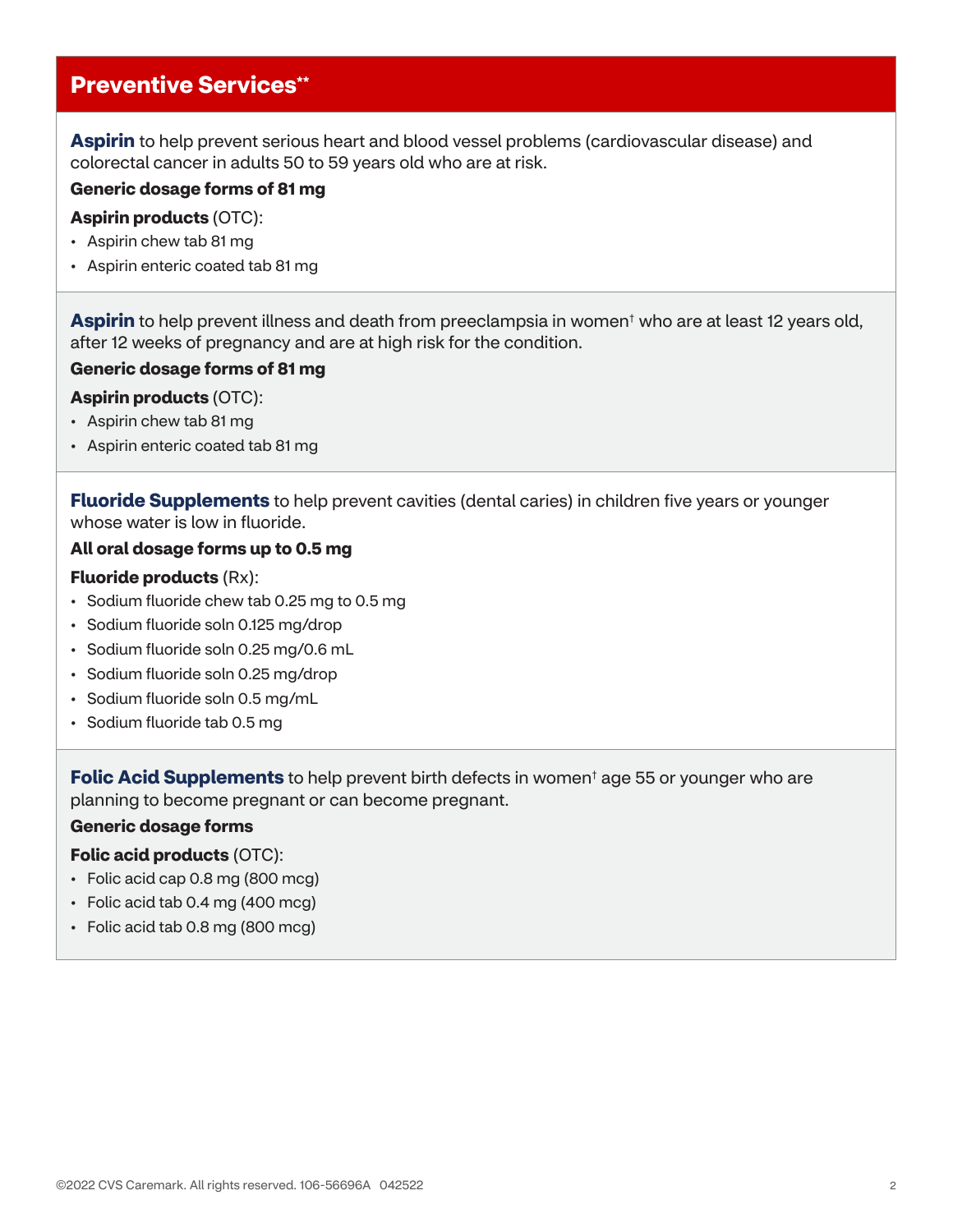## **Preventive Services\*\***

**Tobacco Cessation Products** to help adults who are not pregnant quit tobacco use to prevent health problems. Tobacco use includes smoking or chewing tobacco.

**Generic nicotine replacement products**—patch, gum and lozenges

**Brand-name Nicotrol** (nicotine inhalation system)

**Brand-name Nicotrol NS** (nicotine nasal spray)

**Generic bupropion** (generic of brand-name, Zyban)—Zyban is NOT covered

**Brand-name Chantix/Varenicline** (varenicline tartrate)

**Tobacco cessation products** (OTC and Rx):

- Bupropion HCl tab SR 12 hr 150 mg
- Chantix/Varenicline tab 0.5 mg and 1 mg
- Nicotine polacrilex gum 2 mg and 4 mg
- Nicotine polacrilex lozenge 2 mg and 4 mg
- Nicotine TD patch 24 hr 21 mg, 14 mg and 7 mg
- Nicotrol inhaler system 10 mg
- Nicotrol NS nasal spray 10 mg/mL

**Vaccines (Immunizations)** to prevent certain illnesses in people of all ages. Recommended doses, ages and populations may vary (Rx)

#### **Children**

- COVID-19<sup>1</sup>
- Diphtheria, Tetanus, Pertussis
- Haemophilus Influenzae Type B
- Hepatitis A
- Hepatitis B
- Human Papillomavirus
- Inactivated Poliovirus
- Influenza
- Measles, Mumps, Rubella
- Meningococcal
- Pneumococcal
- Rotavirus
- Varicella

#### **Adults**

- COVID-19<sup>1</sup>
- Hepatitis A
- Hepatitis B
- Herpes Zoster
- Human Papillomavirus
- Influenza
- Measles, Mumps, Rubella
- Meningococcal
- Pneumococcal
- Tetanus, Diphtheria, Pertussis
- Varicella

<sup>1.</sup> Covered for populations recommended by the Centers for Disease Control and Prevention (CDC) at the time of administration. Subject to state allocation guidelines and availability.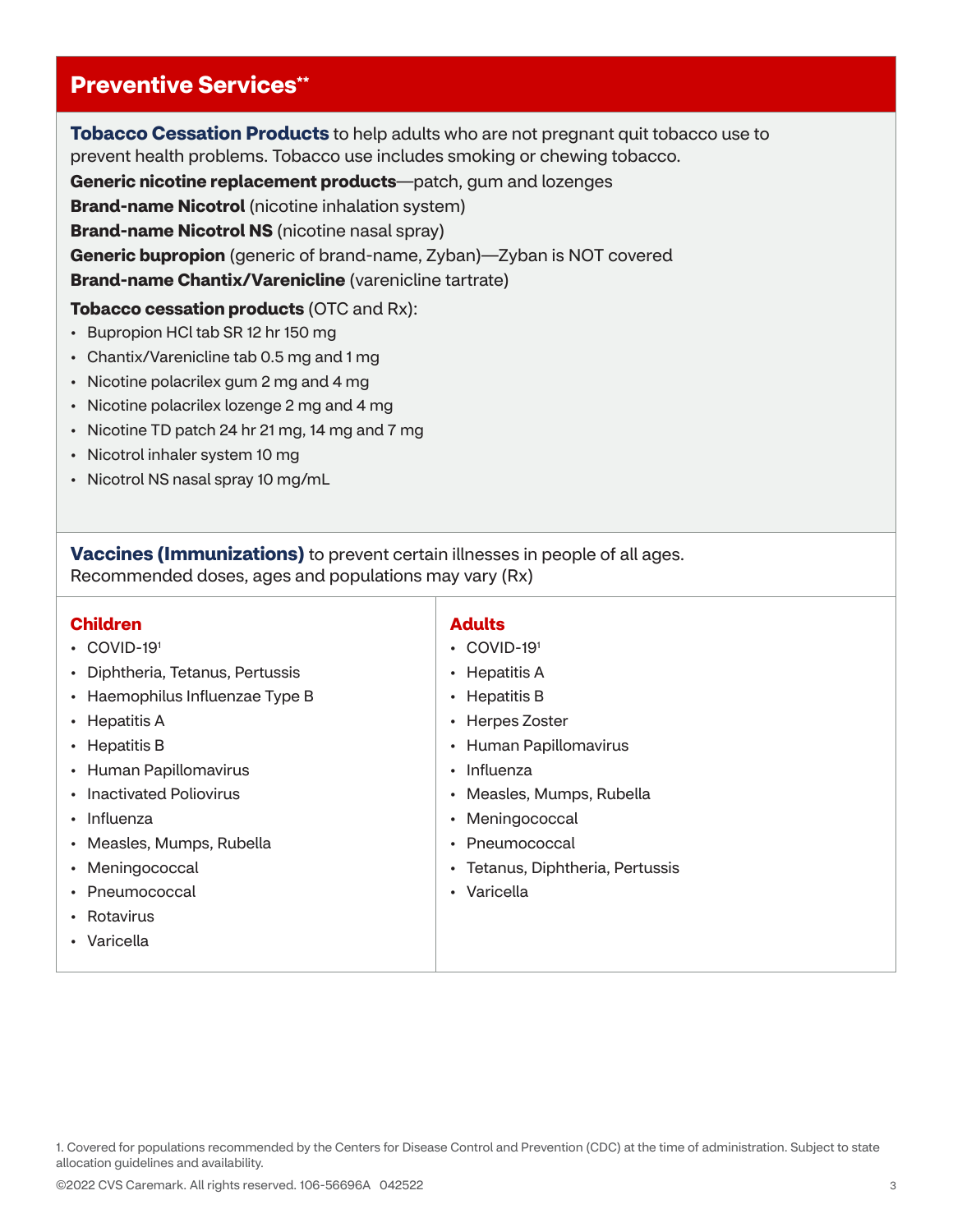### **Preventive Services\*\***

**Bowel Preparation Medicine** for cleaning out the bowel before colonoscopy procedures for adults age 45 through 75. Colonoscopies screen for colon and rectal cancers.

Generics are in *italics*. Brand names are CAPITALIZED.

Generics and brand name only if a generic isn't available.

Brand name will no longer be supplied at no cost when the generic becomes available.

#### **Bowel preparation products** (Rx):

- CLENPIQ (sodium picosulfate, magnesium oxide and anhydrous citric acid) oral solution
- PEG-PREP KIT (bisacodyl, PEG 3350, potassium chloride, sodium bicarbonate and sodium chloride) for oral solution
- PLENVU (polyethylene glycol-3350, sodium sulfate, sodium chloride, potassium chloride, sodium ascorbate and ascorbic acid) for oral solution
- SUPREP BOWEL PREP KIT (sodium sulfate, potassium sulfate and magnesium sulfate) for oral solution
- SUTAB (sodium sulfate, magnesium sulfate and potassium chloride) oral tablet
- *Polyethylene glycol-3350, sodium sulfate, sodium chloride, potassium chloride, sodium ascorbate and ascorbic acid* for oral solution

**Statins** to help prevent serious heart and blood vessel problems (cardiovascular disease) in adults age 40 to 75 who are at risk.

#### **Generic low to moderate intensity statins** (Rx):

- Atorvastatin 10 mg, 20 mg
- Fluvastatin 20 mg, 40 mg
- Fluvastatin ER 80 mg
- Lovastatin 10 mg, 20 mg, 40 mg
- Pravastatin 10 mg, 20 mg, 40 mg, 80 mg
- Rosuvastatin 5 mg, 10 mg
- Simvastatin 5 mg, 10 mg, 20 mg, 40 mg

**Antiretroviral therapy** for preexposure prevention of human immunodeficiency virus (HIV) infection in people who are at an increased risk.

#### **Generic antiretroviral therapy** (Rx):

• Emtricitabine/tenofovir disoproxil fumarate 200 mg-300 mg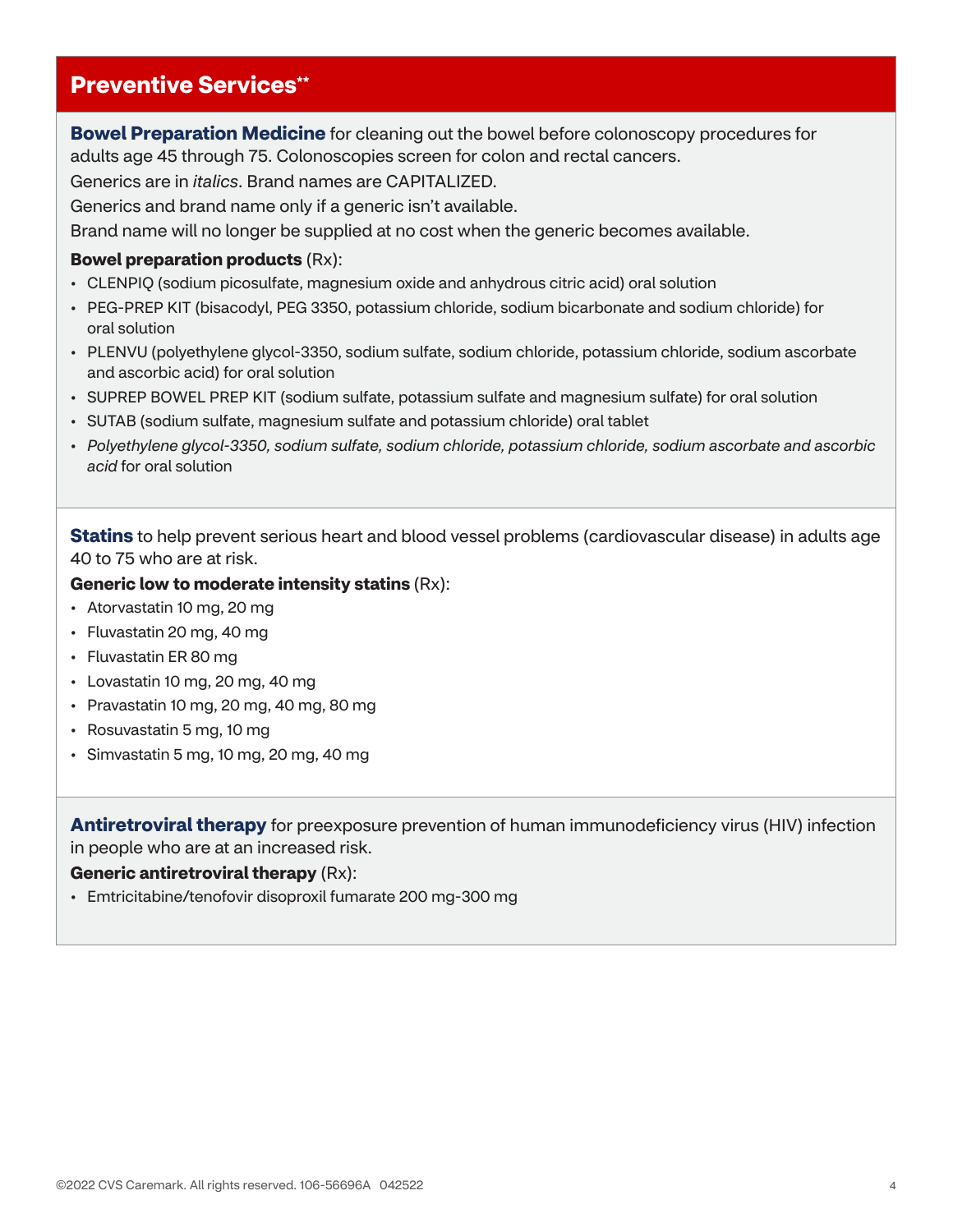## **Women's Health Preventive Services\*\***

## **Generic Oral Contraceptives†**

| <b>Brand-Name Products</b><br>for Reference Only | <b>Brand-Name Products Generic Equivalent(s)</b>                                                                    |
|--------------------------------------------------|---------------------------------------------------------------------------------------------------------------------|
| <b>Alesse</b>                                    | Afirmelle, Aubra, Aubra EQ, Aviane-28, Delyla, Falmina, Larissia, Lessina, Lutera,<br>Orsythia, Sronyx, Vienva      |
| Demulen 1/35                                     | Kelnor 1/35, Zovia 1/35                                                                                             |
| Demulen 1/50                                     | Ethynodiol 1/50, Kelnor 1/50                                                                                        |
| Desogen                                          | Apri, Cyred, Cyred EQ, Emoquette, Enskyce, Isibloom, Juleber, Kalliga, Reclipsen                                    |
| <b>Estrostep FE</b>                              | Tilia FE, Tri-Legest FE                                                                                             |
| <b>Femcon FE</b>                                 | Wymzya FE                                                                                                           |
| <b>Generess FE</b>                               | Kaitlib FE, Layolis FE                                                                                              |
| <b>Loestrin 24 FE</b>                            | Aurovela 24 FE, Blisovi 24 FE, Hailey 24 FE, Junel 24 FE, Larin 24 FE, Microgestin 24 FE,<br>Tarina 24 FE           |
| Lo/Ovral                                         | Cryselle-28, Elinest, Low-Ogestrel                                                                                  |
| LoSeasonique                                     | Camrese Lo, LoJaimiess                                                                                              |
| Lybrel                                           | Amethyst, Dolishale                                                                                                 |
| <b>Minastrin 24 FE</b>                           | Charlotte 24 FE                                                                                                     |
| <b>Mircette</b>                                  | Azurette, Kariva, Pimtrea, Simliya, Viorele, Volnea                                                                 |
| <b>Modicon</b>                                   | Necon 0.5/35, Nortrel 0.5/35, Wera                                                                                  |
| <b>Nordette</b>                                  | Altavera, Ayuna, Chateal, Chateal EQ, Kurvelo, Levora, Lillow, Marlissa, Portia-28                                  |
| Ortho-Cyclen                                     | Estarylla, Femynor, Mili, Mono-linyah, Nymyo, Previfem, Sprintec, Vylibra                                           |
| <b>Ortho Micronor</b>                            | Camila, Deblitane, Errin, Heather, Incassia, Jencycla, Lyleq, Lyza, Nora-BE, Norlyda,<br>Norlyroc, Sharobel, Tulana |
| Ortho-Novum 1/35                                 | Alyacen 1/35, Cyclafem 1/35, Dasetta 1/35, Nortrel 1/35, Nylia 1/35, Pirmella 1/35                                  |
| Ortho-Novum 7/7/7                                | Alyacen 7/7/7, Cyclafem 7/7/7, Dasetta 7/7/7, Nortrel 7/7/7, Nylia 7/7/7, Pirmella 7/7/7                            |
| Ortho Tri-Cyclen                                 | Tri-Estarylla, Tri-Femynor, Tri-Linyah, Tri-Mili, TriNessa, Tri-Nymyo, Tri-Previfem,<br>Tri-Sprintec, Tri-Vylibra   |
| Ortho Tri-Cyclen Lo                              | Tri-Lo Estarylla, Tri-Lo Marzia, Tri-Lo-Mili, Tri-Lo-Sprintec, Tri-Vylibra Lo                                       |
| Ovcon-35                                         | Balziva-28, Briellyn, Philith, Vyfemla                                                                              |
| Quartette                                        | Fayosim, Rivelsa                                                                                                    |
| Safyral                                          | Tydemy                                                                                                              |
| Seasonale                                        | Iclevia, Introvale, Jolessa, Setlakin                                                                               |
| Seasonique                                       | Amethia, Ashlyna, Camrese, Daysee, Jaimiess, Simpesse                                                               |
| <b>Taytulla</b>                                  | Gemmily, Merzee, Taysofy                                                                                            |
| <b>Tri-Norinyl</b>                               | Aranelle, Leena                                                                                                     |
| <b>Triphasil</b>                                 | Enpresse, Levonest, Trivora                                                                                         |
| Yasmin                                           | Ocella, Syeda, Zumandimine                                                                                          |
| Yaz                                              | Jasmiel, Lo-Zumandimine, Loryna, Nikki, Vestura                                                                     |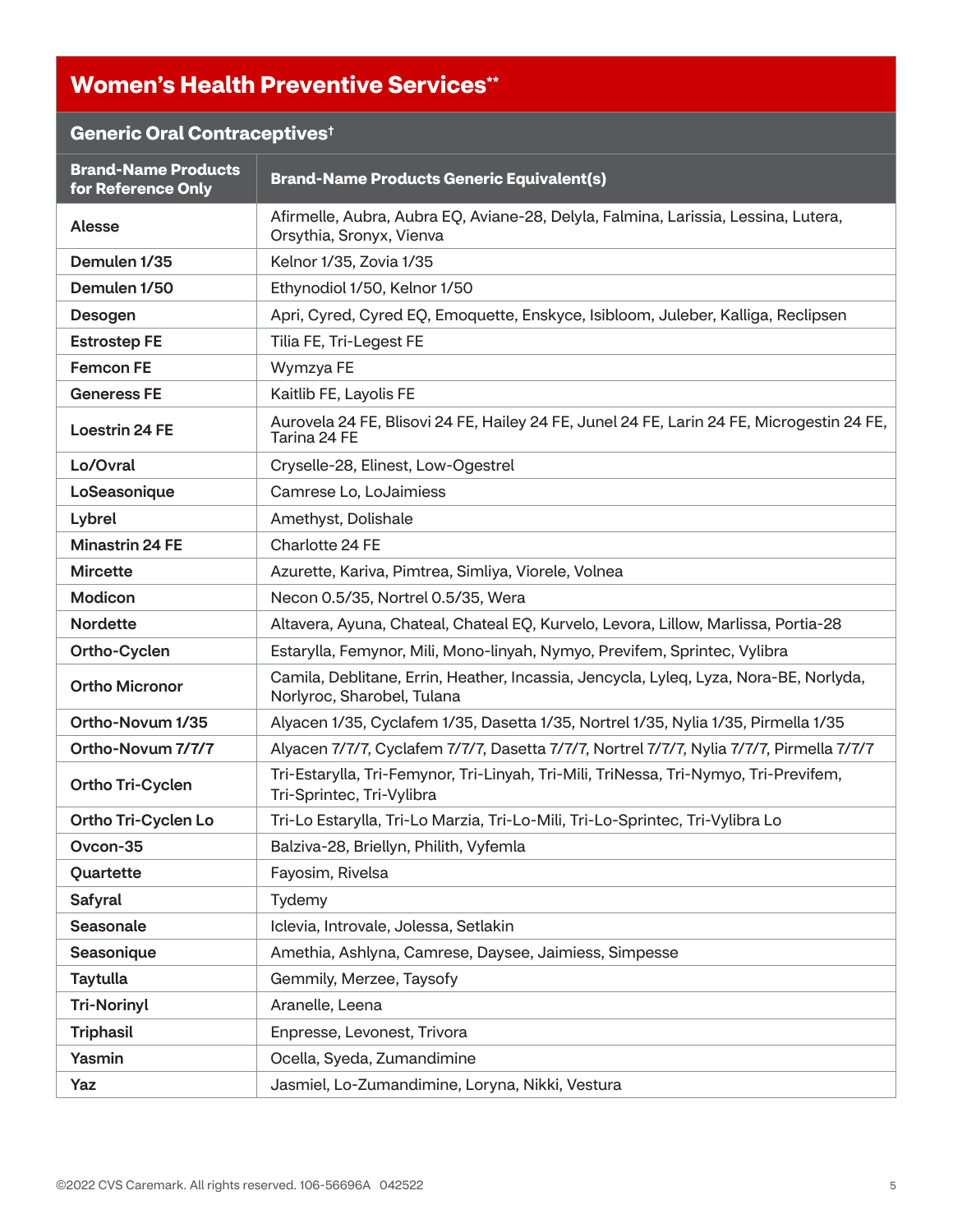## **Women's Health Preventive Services\*\***

## **Other Contraceptives†**

Generics and brand name only if a generic isn't available.

Generics are in *italics*. Brand names are CAPITALIZED.

Brand name will no longer be supplied at no cost when the generic becomes available.

Brand names listed in **[red]** and in brackets are for your reference only.

| <b>Brand-Name Oral Contraceptives (Rx)</b><br>• BALCOLTRA<br>• LO LOESTRIN FE<br>• NATAZIA<br>• NEXTSTELLIS<br>· SLYND<br>• TYBLUME                                                                                                                             | <b>Barrier Methods (Rx)</b><br><b>Cervical Caps</b><br>• FEMCAP<br><b>Diaphragms</b><br>• CAYA<br><b>MILEX WIDE-SEAL</b><br>$\bullet$<br><b>OMNIFLEX COIL SPRING SILICONE</b>                                                                                       |
|-----------------------------------------------------------------------------------------------------------------------------------------------------------------------------------------------------------------------------------------------------------------|---------------------------------------------------------------------------------------------------------------------------------------------------------------------------------------------------------------------------------------------------------------------|
| <b>Intrauterine Devices, Subdermal Rods</b><br>and Vaginal Rings (Rx)<br>• Ethinyl estradiol 15 mcg/Etonogestrel 120 mcg<br>vaginal ring, EluRyng [NUVARING]<br>• ANNOVERA<br>• KYLEENA<br>· LILETTA<br>• MIRENA<br>• NEXPLANON<br>• PARAGARD T 380A<br>• SKYLA | <b>Emergency Contraception (Rx or OTC)</b><br>• Levonorgestrel 1.5 mg tablet, AfterPill, Aftera,<br>Econtra EZ, Econtra OS, My Choice, My Way, New<br>Day, Opcicon, Option 2, Take Action, React [PLAN B]<br>$\cdot$ ELLA                                           |
| <b>Transdermal Patches (Rx)</b><br>• Xulane<br>• Zafemy<br>• TWIRLA                                                                                                                                                                                             | <b>Female Condoms (OTC)</b><br>$\cdot$ FC-2                                                                                                                                                                                                                         |
| <b>Injectables</b> $(Rx)$<br>• Medroxyprogesterone acetate 150 mg<br>[DEPO-PROVERA]<br>• DEPO-SUBQ-PROVERA 104                                                                                                                                                  | <b>Vaginal Sponge (OTC)</b><br>• TODAY                                                                                                                                                                                                                              |
| <b>Vaginal pH Modulators (Rx)</b><br>• PHEXXI<br>Note: Effective May 15, 2022                                                                                                                                                                                   | <b>Spermicides (OTC)</b><br>• Nonoxynol-9 vaginal gel 4%, VCF Vaginal<br>Contraceptive Gel [CONCEPTROL GEL 4%]<br><b>ENCARE VAGINAL SUPPOSITORIES</b><br>$\bullet$<br>• GYNOL II GEL 3%<br>• SHUR-SEAL GEL 2%<br>• VCF VAGINAL FILM 28%<br>• VCF VAGINAL FOAM 12.5% |